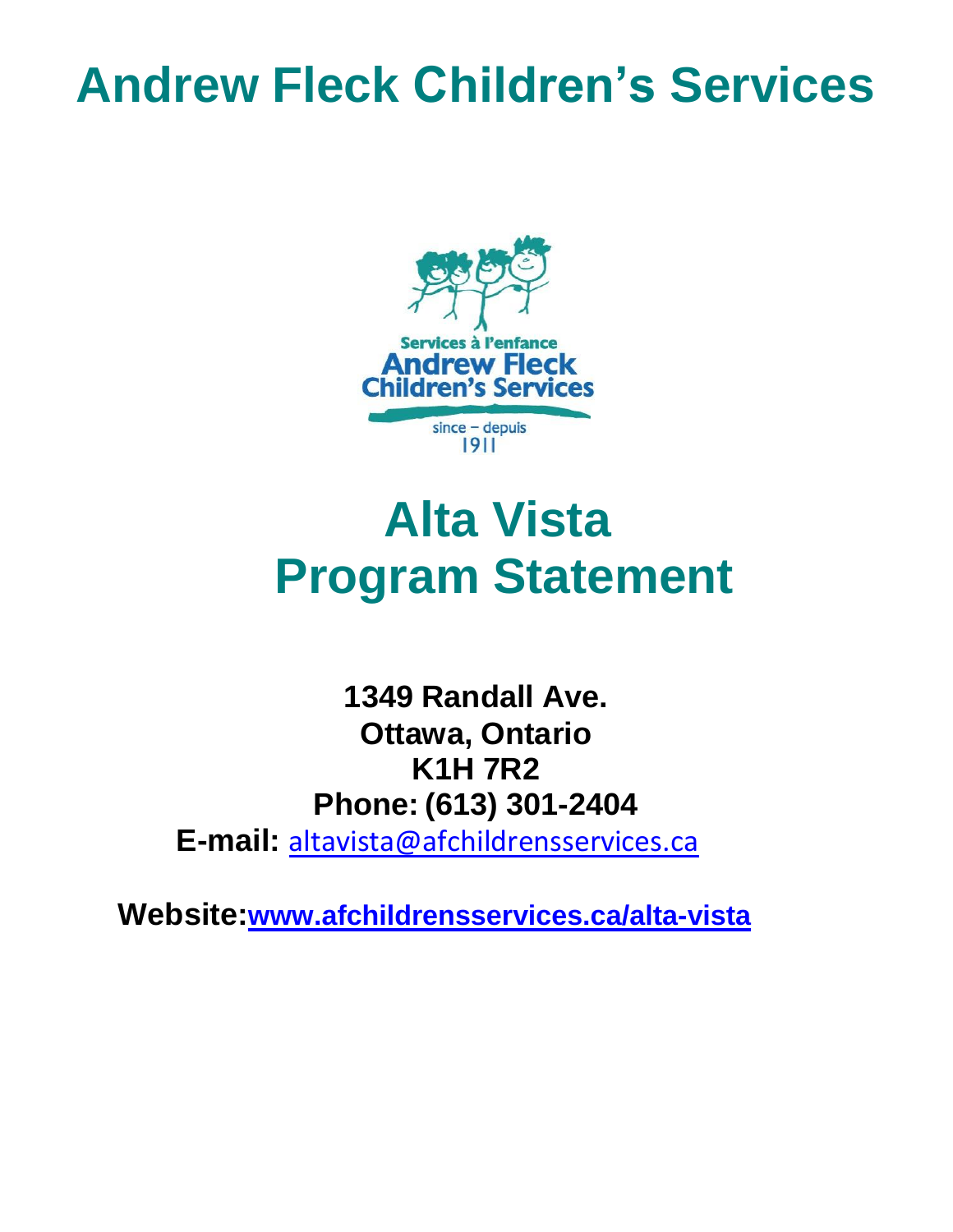This statement sets forth our Program Goals and Approaches to plan for and create positive learning environments and experiences that support the learning and development of the children attending our program. We are confident in the quality of our programs and our ability to ensure high quality experiences that lead to positive outcomes in relation to your children's learning, development, health and well-being. Our program is structured to be responsive to each individual child's development. We view each child as being competent, curious and capable of complex thinking. We provide a supportive environment that encourages positive social interactions and an understanding of each child's uniqueness.

Our program promotes inquiry-based learning by reflecting on the interests and ideas of the children as well as the Educators. Our Early Childhood Educators plan the environment to guide the children's learning, enhance their knowledge and meet their individual developmental needs, ensuring that children and families have a sense of:

- Belonging
- Well-being
- Engagement
- Expression

These are the four Foundations identified in 'How Does Learning Happen?' Ontario's Pedagogy for the Early Years. For more information regarding '*How Does Learning Happen*?' please see the following website. <http://www.edu.gov.on.ca/childcare/pedagogy.html>

### 1. To promote the health, safety, and well-being of the children.

All employees are responsible for maintaining the expectations of the *Child Care Early Years Act* and the City of Ottawa Public Health requirements as well the standards of Andrew Fleck Children's Services and the College of Early Child Educators to ensure the safety and well-being of each child. Staff will ensure on-going daily communication with our families, to share any concerns about the child's health and well-being including any sleep, diet, toileting, illness, or other changes in routine at home that may impact on the child's well-being.

Understanding that children's present and future well-being is influenced by their ability to self-regulate, our programs focus on supporting children's development of self-regulation capacities. We arrange our environments to reduce the factors that may be causing stress for children and encourage children to engage in activities that enhance calmness and involve an element of manageable risk (appropriate for children's varied capabilities.)

We emphasize exploration and play that engages the body, mind and senses by being active and engaged participants in the child's explorations and learning. We have established strong partnerships with various stakeholders to better support the mental health and well-being of families and children.

#### 2. To promote responsibility for self and others by encouraging the children to interact and communicate in a positive manner and support their ability to self-regulate and support positive and responsive interactions among the children, parents and staff.

The emotional and physical well-being of children in our care is a priority of Andrew Fleck Children's Services. Developing relationships of mutual respect and trust that are positive, responsive, and nurturing is of paramount importance. Understanding that not all communication is verbal, we support the children to communicate in different forms and create and maintain a language rich environment by providing opportunities for children to explore literacy, music and other symbolic languages to support self-expression.

October 2021 1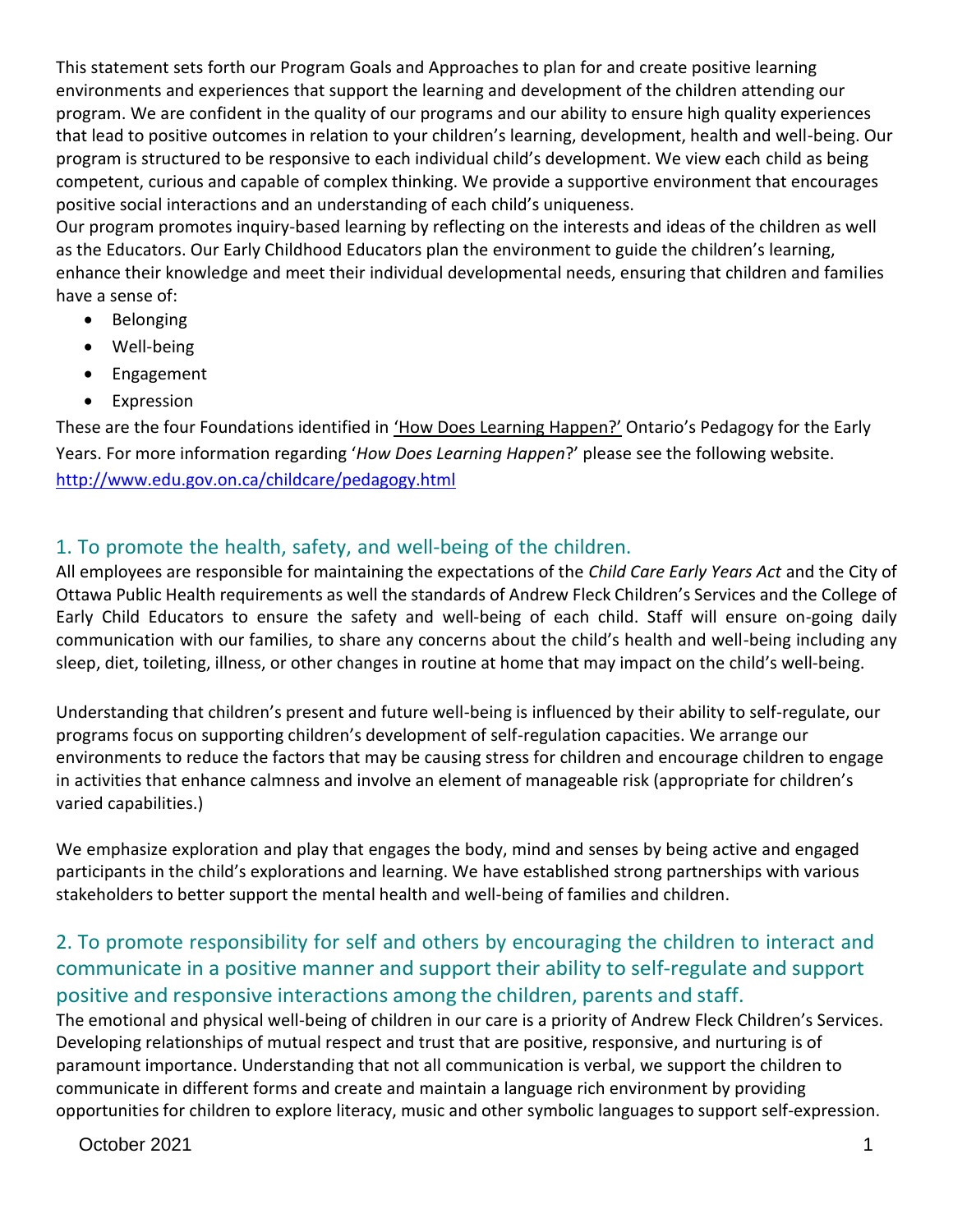Educators get down to the child's level, use active listening skills and recognize the child's attempt to communicate, valuing their input. We identify what the child is feeling and let them know that they are being heard and assist with expression by labelling emotions and/or expressions. Educators refrain from using 'directive' language, and instead consciously use joint dialogue.

The use of visuals within our programs assists the children in understanding the routines and expectations of the program. When needed we will include the use of PECS (Picture Exchange Communication System).

Only forms of positive behaviour guidance with emphasis on discussion, encouragement and positive reinforcement are used by all staff. The intention must always be, in partnership with parents to assist children in being successful in all interactions.

We support our children in developing skills for self-regulation, self-confidence and ultimately, self-discipline and sensitivity in their interactions with others. Educators respond empathetically to all children and try to identify and decrease the stressors that a child may be feeling. We use a collaborative approach with the children to identify the children's emotions and solve problems providing supportive options to solve a problem. The desired behaviour will be stated clearly and positively, and open communication will be encouraged and supported.

If a child continues to experience difficulty, the Educators may redirect him/her to another area to play, if the child is still requiring support, he/she may be encouraged to use the calm down area with staff support to regain self-control. Our calm down area is an area, where children may go to have a quiet moment to read a book, use self-regulating equipment such as squeeze balls or noise reduction head phones or any other items that support the child's ability to self-regulate.

All staff work within the Standards of Practice and Code of Ethics as put forth by the College of ECE and the AFCS 'Statements of Practice and Guiding Principles.' Staffs "interacts with colleagues and other professionals in ways that demonstrate respect, trust and integrity. Through their conduct, Early Childhood Educators strive to enhance the status of the profession in their workplaces and in the wider community."

#### 3. To create environments that foster the children's exploration, play and inquiry and plan for positive learning environments and experiences in which each child's learning and development is supported ensuring that both child-initiated and adult-supported experiences are available.

When designing our environments: educators are co-planners with the children, supporting decision making and inquiry base learning, curiosity and risk taking. Educators are actively engaged in the play with children and provide opportunities for the children to ask questions, solve problems, test and revise and communicate their theories.

We are purposefully curious rather than acting as the expert and focus on what the child is 'doing' rather than the object they are using, to determine what it is they are trying to understand and what they are investigating. We use thought provoking questions; how, why questions, to explore cause & affect with children. We support and encourage children's choice and follow their lead/interest and value their voice.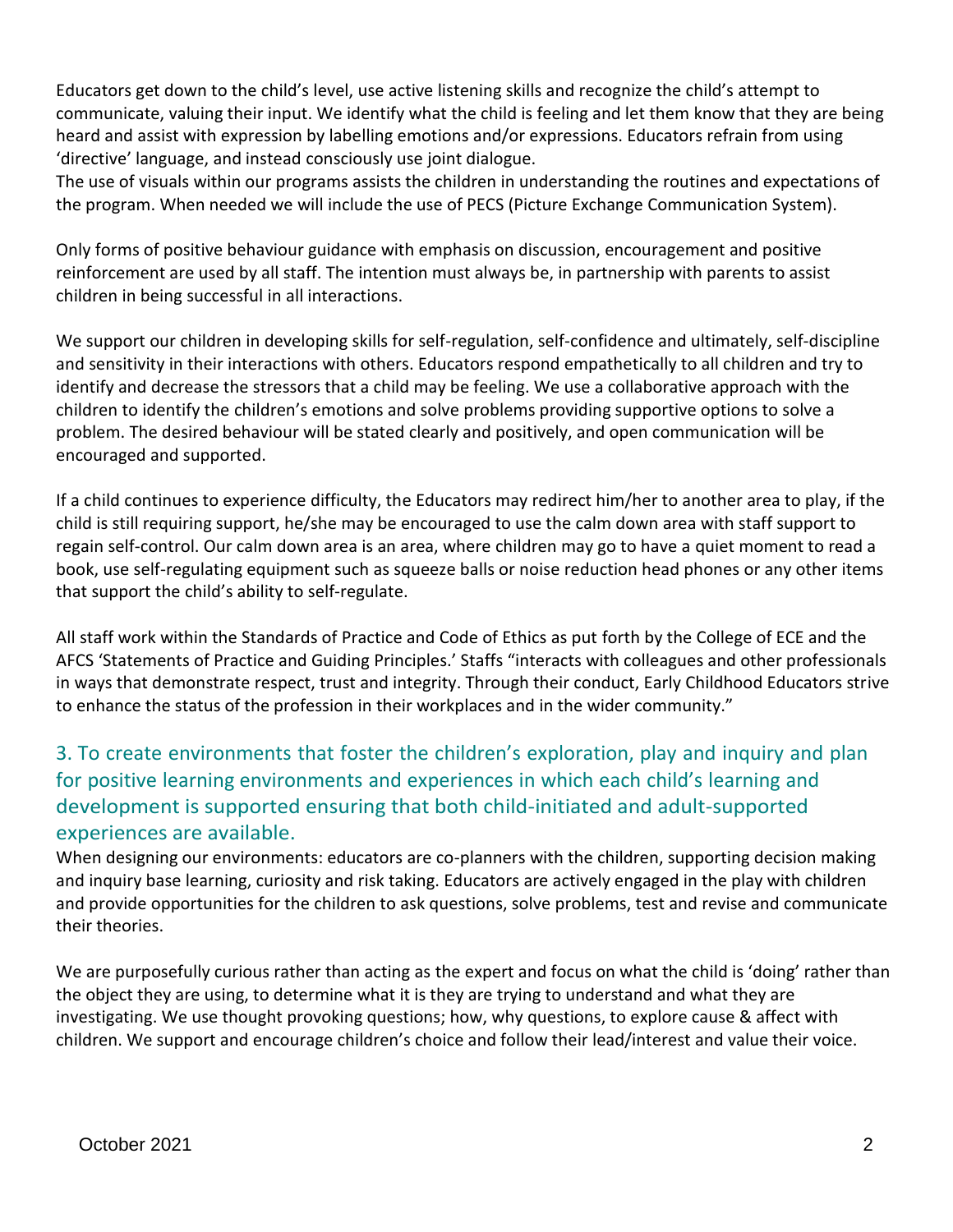We support the children's inquiries by providing enough materials so that there is a sufficient amount for all children and the materials are able to be rotated and are easily accessible, which the children can move freely from one play area to another. Materials are open ended 'loose parts' and support the children's investigation and support the learning and development of each child.

Educators and children work together to expand on investigations. We complete and post Pedagogical Documentation: pictures, written observations identifying the ongoing learning that is occurring, using videos, audio recordings etc. and share these with the children and families. We have developed daily schedules that have a minimum of transitions and interruptions and our schedules allow for long periods of uninterrupted play. We understand that the Environment is the 'third teacher' and we develop environments for children to thrive in; that invite them to investigate, imagine, think, create, solve problems, and make meaning from their experiences and support children's growing autonomy and independence.

At different times throughout the year there may be interests /inquiries that are occurring when a child may want to share their own items from home. We encourage the sharing of these items based upon the inquiry taking place. We support items being brought into the Centre as long as they are supporting the learning and inquiry that is occurring; however please note that we cannot be held responsible for lost or damaged items and items must be restricted to non-violent, cooperative type toys. War toys, weapons, etc. are strictly prohibited.

### 4. To offer flexible, responsive programming which incorporates indoor and outdoor play, as well as active play, rest and quiet time, into the day, and give consideration to the individual needs of the children receiving child care.

Respecting that each child will have their own unique skills and attributes, our Early Childhood Educators nurture and foster the growth of maturity and independence by providing opportunities for each child to contribute to his/her learning and an appreciation of and respect for our natural environment. We are committed to establishing natural outdoor play spaces that support the development of sensory, motor and cognitive skills in all children and are active outdoor participants with the children in exploring the environment.

We encourage the children to explore and take risks, ensuring that we are assessing all risks, by group discussions. As described in '*How Does Learning Happen*? 'research suggests that allowing children to actively explore and investigate what they are naturally curious about, to test their limits, take manageable risks appropriate for their age and abilities, and engage in creative problem-solving is critical for children's physical and mental health and well-being.'

As per the *Child Care and Early Years Act* children who are in care for 6 hours or longer must have at least 2 hours (AM & PM) of outdoor play daily, weather permitting. As an agency, we support the following Position Statement on active outdoor play https:/[/www.haloresearch.ca/outdoorplay/.](http://www.haloresearch.ca/outdoorplay/)

We strive to provide as many opportunities as possible for children to experience nature and the outdoors in order to enhance their sense of wonder and joy in the world around them.

We consider the humidex, wind chill temperatures, UV Index and the Air quality when planning for outdoor play and follow all Ottawa Public Health or Environment Canada weather advisories or recommendations. Our kindergarten and School Age children have 2 scheduled outdoor play times throughout the school days. They have an outdoor play time prior to morning bell time and again in the afternoon program.

October 2021 3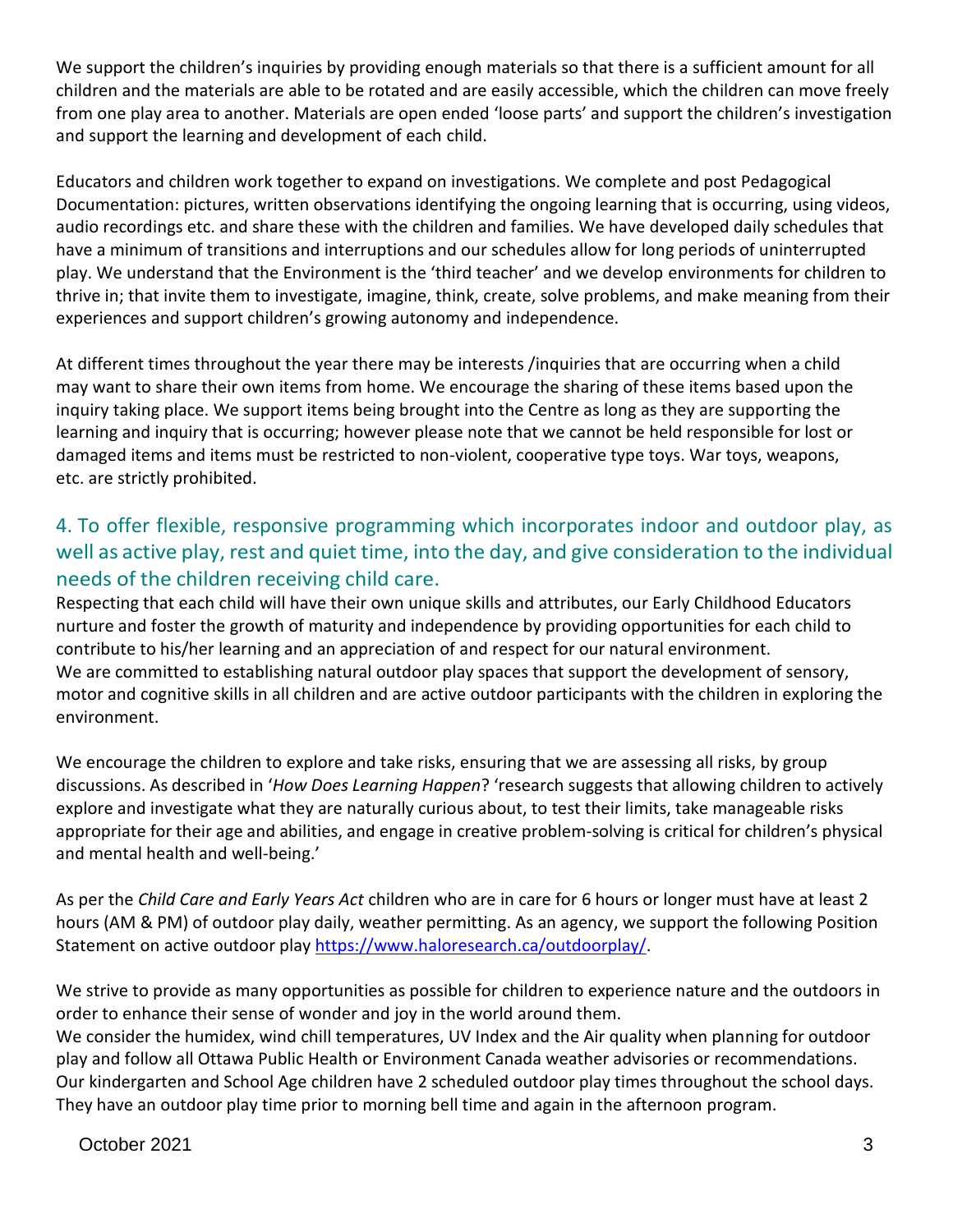Quiet rest time is important for children's health and ability to develop self-regulation skills. For children who are in care for more than 6 hours per day, a 1-hour rest period is required. Each child will be assigned their own mat and it will be labelled with their name. All mats are disinfected daily. Staff performs visual checks on all children periodically throughout rest time and these are documented in the daily log book. Any changes in the child's sleeping patterns or behaviours will be communicated with parents. Any sleep preferences that are identified at intake or communicated by parents will be documented in daily log book. Understanding that some of the children do not require an actual 'nap' we encourage 'quiet time' where children can rest quietly on their mats or in their personal space and be provided with books or other quiet activities. To ensure the safety of the children, ratios are maintained at all times during outdoor play and during the day, other than at quiet time for up to 1 hour and up to 90 minutes after the program starts and 1 hours at the end of the day. During these hours we are allowed to use 2/3 ratios on full days. On regular school days reduced ratios are 30 minutes at the start and end of the day.

#### 5. To build supportive partnerships with children and families; fostering the engagement of ongoing communication with parents about the program and their children.

Families play an integral part in their child's learning and one of the guiding principles at Andrew Fleck Children's Services is engaging families as partners in their child's early learning. Our program has an open-door approach for parents, and they are welcome to visit at any time during program hours.

We provide an orientation period for all new children and families. This will ensure a positive and engaged integration period for children and families and support our families to gain a better understanding of the program. It is also a time for you to meet with your child's primary Educator to review your child and family history. During your child's integration period, Educators will provide regular verbal updates regarding your child. Please feel free to discuss any concerns you may have with a staff member at any time

Educators are part of a team, however, a Primary RECE is assigned to each new family, providing families with a set of intake forms, and ongoing meetings are organized, during the year to share the learning that is occurring. Once a month each program will host a family breakfast to give an opportunity for families to view what has been going on, offer any feedback and provide an opportunity to connect with the educators and other families. We value that parents are their child's primary caregiver and we are committed to a mutually respectful relationship with all families and welcome your questions at any time. Please do not hesitate to approach us to schedule a mutually convenient time to discuss your questions or concerns.

To easily record and document your child's learning, and to provide you with the opportunity to experience and engage more in your child's day, we utilize an online tool called StoryPark. Storypark provides an overview of the children's learning that invites families to enjoy in the events of the day and encourages interactions and engages them in their child's learning. All parents will sign an agreement of understanding for the use of Storypark. To learn more, you can go to [www.storypark.com](http://www.storypark.com/) We urge parents to keep informed of Centre activities and news by reading the Centre newsletters as well as notices posted on our parent bulletin boards and the Storypark Community page.

#### 6. To involve local community partners and allow those partners to support the children, their families and staff.

Encouraging and developing community partnerships strengthens our abilities to meet the needs of all of our children and families. Our Program supports any needed collaboration with community partners for the benefit of all children.

October 2021 4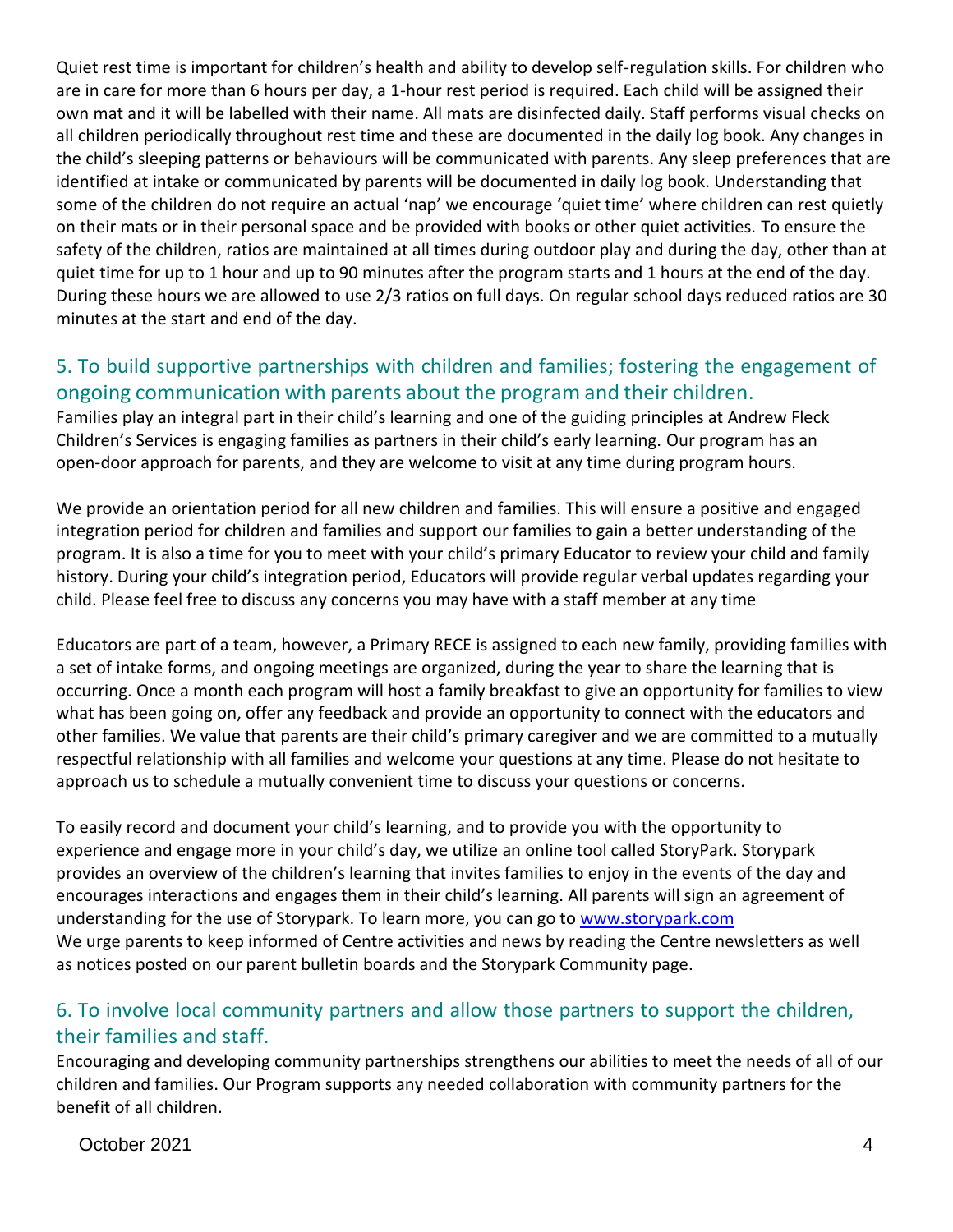Our children with special needs are supported through Children's Inclusion Support Services. The Resource Consultant provides consultative support on an ongoing basis to our programs by suggesting strategies for adapting activities and providing training to ensure a positive inclusion experience for everyone. Using a team approach, the Resource Consultant facilitates the development of a functional Team Service Plan to implement the child's individual plan to meets the expectations as set forth by the Program.

We have an ongoing partnership with the local library and continue to build community knowledge by actively participating in community walks. Community walks are an important component as they provide the children with the opportunity to engage with their community; to build relationships and an understanding to those around them. This provides the children with a sense of belonging. To ensure safety there are always 2 or more staff off site with the children at all times and ratios are always maintained.

We support our families to connect with community resources such as the Snowsuit fund, free dental services; Ottawa Children's Treatment Centre, the Christmas Exchange, and others as needed and post information on our parent bulletin boards for easy access.

#### 7. To support continuous professional learning.

Our Early Childhood Educators value lifelong learning and commit themselves to engaging in continuous professional learning to enhance their practice. The Group Care Staff meet, at a minimum, bi-annually for professional learning opportunities and each program team meets on a weekly basis to review how their program implementation is meeting the children's needs.

The staff continually take advantage of workshops, courses and other opportunities in order to upgrade their skills and develop new areas of expertise. Internal Module Trainings have been developed to support staff in their professional development and to meet their personal Continuous Professional Learning Plan as required by the College of ECE's. Our staff is very committed to the welfare and development of children, and is always available for consultation, information, and resources.

As per the regulations set forth in the *Child Care and Early Years Act*, we must document and review our strategies, to ensure that we are meeting the needs of the children and families within our care. To meet this requirement, we will:

- Develop and circulate an annual parent survey, to all parents whose children are enrolled in our program.
- Registered Early Childhood Educators will solicit feedback at parent / teacher meetings held twice per year.
- Bi-annually at Program Team meetings, strategies will be reviewed and documented by the program staff.

All staff, supply staff, students and volunteers are expected to review the program statement prior to interacting with the children and implement the approaches set out in the statement. All staff will review the Program Statement annually and at any time when the program statement is modified.

All Andrew Fleck Children's Services programs share a philosophy that supports the right of every child and family to expect and receive the highest quality of child care that we can offer. We are committed to providing a high quality, diverse and inclusive early learning program for all children.